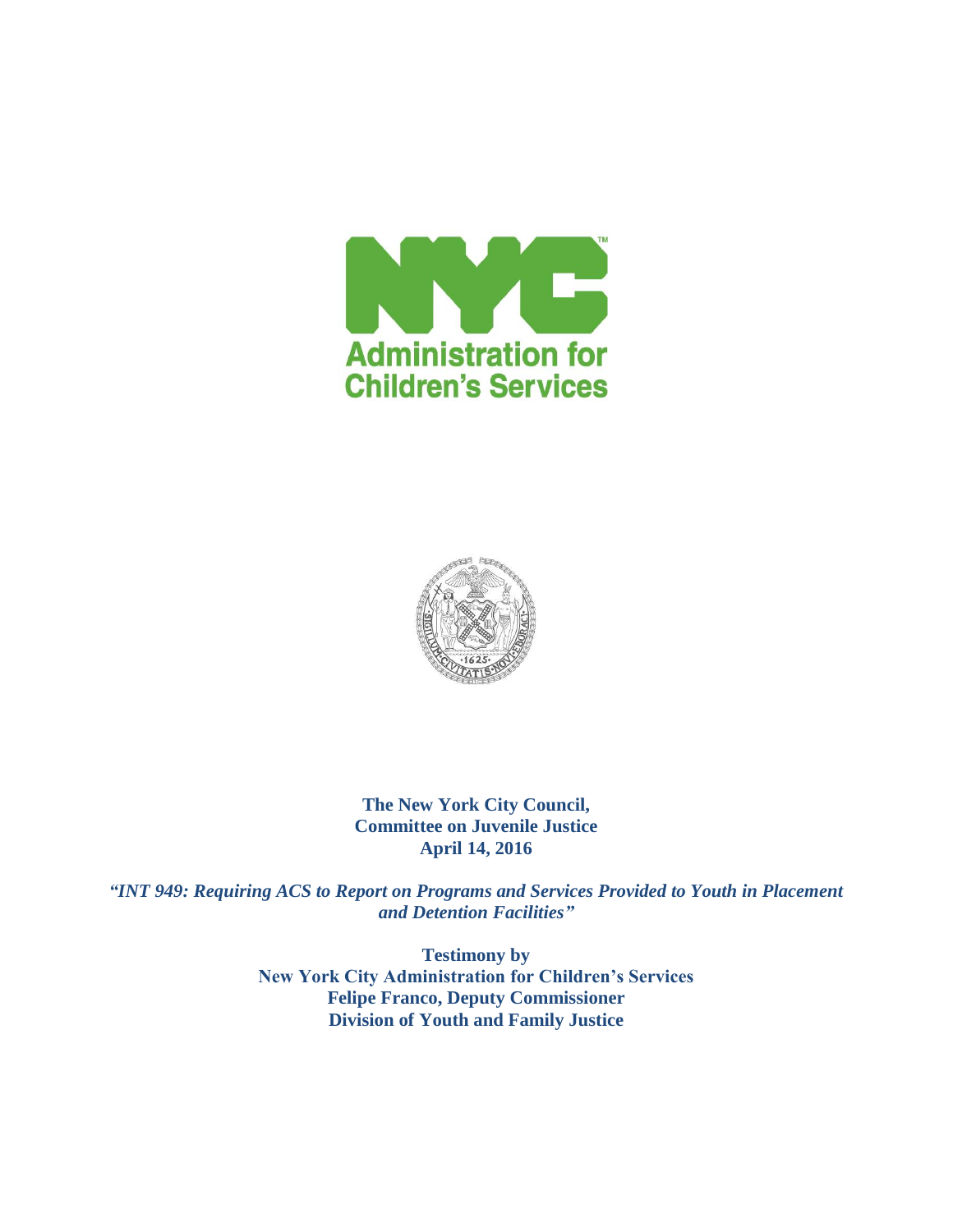Good morning Chair Cabrera and members of the Committee on Juvenile Justice. I am Felipe Franco, Deputy Commissioner for the Division of Youth and Family Justice at the New York City Administration for Children's Services. With me today is Jill Krauss, Deputy Commissioner for Communications and Community Affairs and Yumari Martinez, Associate Commissioner for the Office of Planning, Policy and Performance. On behalf of Commissioner Carrión, I would like to thank you for the opportunity to offer testimony about Introduction 949, and about the health, education, and recreation programs and services that are provided to young people in our secure and non-secure detention facilities, and in our non-secure and limited secure placement residences.

ACS and our contracted partners work to promote public safety and improve the lives of youth, families, and communities by providing safe and secure custodial care. As the Committee knows, our most recent innovation, Close to Home, is a radical transformation of the way New York City handles juvenile justice. Instead of warehousing children in institutions hundreds of miles from their families, Close to Home keeps them in or near their home communities, so that families can participate in their rehabilitation.

But there is more we need to do to make this program safe for youth AND communities. Yesterday the Department of Investigation issued a report on a terrible incident that involved a former Close to Home non-secure placement provider in June 2015. We thank DOI for its work and would like to take a moment to share with the Council more information about our focus on safety and security and the additional work we are doing in this area. ACS is committed to providing robust oversight of our providers to ensure that an incident like this does not happen again. We have taken major steps – before this incident occurred, immediately after, and in the aftermath – to transform and strengthen our juvenile placement system

- 1 -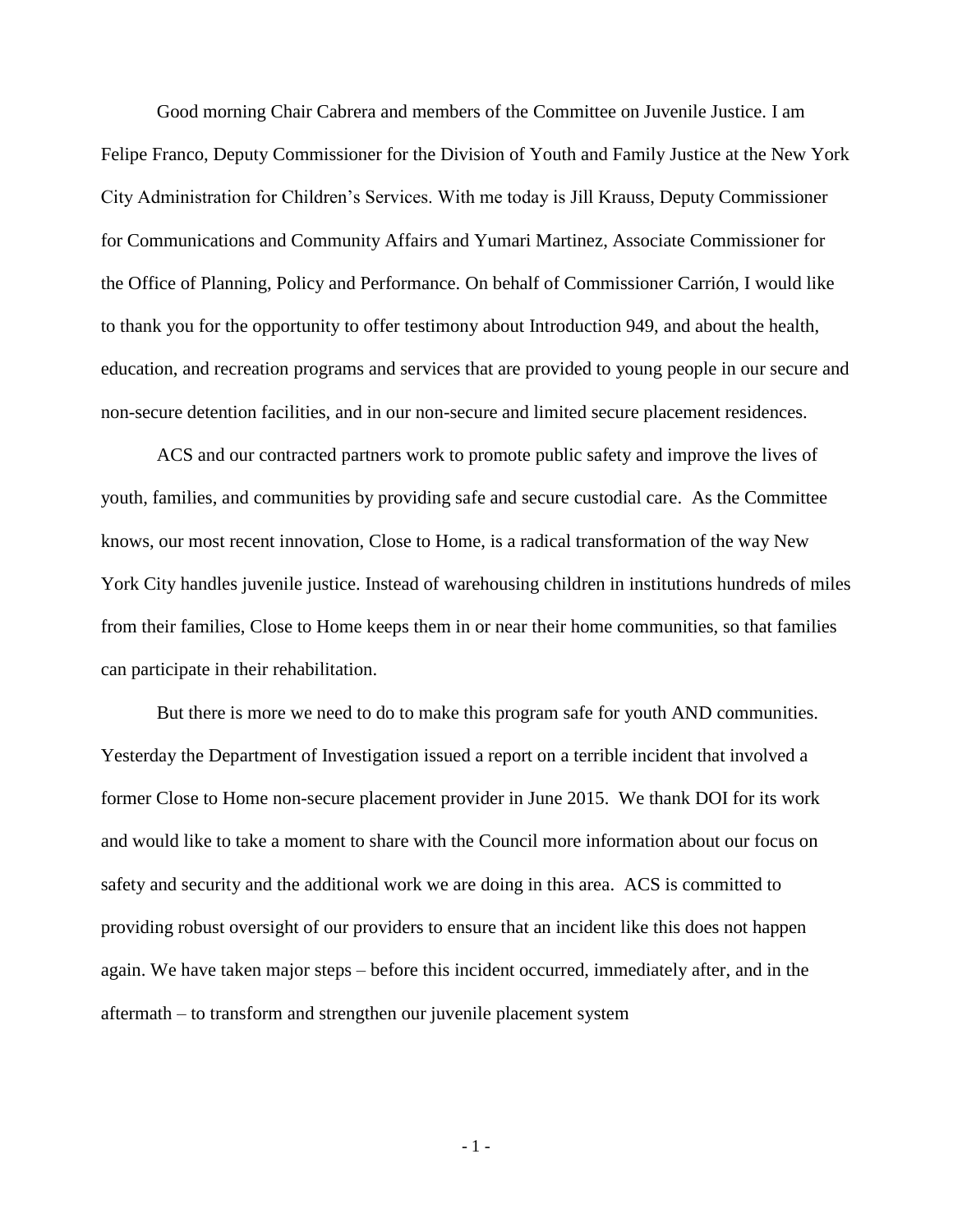In 2013, ACS implemented system-wide changes to decrease AWOL incidents (in which young people leave or fail to return to their Close to Home program without permission). As a result of these changes, the number of AWOLs decreased by 69% between 2013 and 2015. This success is due in large part to ACS dedicating additional training and additional staff to address the issue. We assigned six Investigative Consultants—former NYPD detectives who now are employed by ACS – to work with providers and the NYPD to locate AWOL youth. We also issued new requirements to our providers around reporting AWOLs, monitoring youth, and enhancing security measures.

Despite these significant efforts, on June 1, 2015, three youth escaped from a Boys Town facility and perpetrated a horrifying assault. When we learned of the incident, ACS took immediate action: we closed the site where the incident occurred that very day, and, after assessing the safety and security of their other facilities, ACS and Boys Town agreed that Boy Town would cease all Non Secure Placement operations in July 2015. Between June and August 2015, ACS conducted site visits to all 27 of the NSP sites to ensure compliance with ACS' security and safety regulations. ACS also retained a nationally recognized expert in quality assurance for juvenile justice programs, Dr. Kelly Dedel, who is working with us to implement a comprehensive quality assurance system for Close to Home.

In 2016, ACS is also initiating longer-term strategies towards improving our system. We are increasing the number of visits to each of our sites to, at a minimum, eight per year. This will include one overnight unannounced visit to each site every quarter. NYPD crime prevention officers are visiting every Close to Home site to assess safety and security and recommend changes where necessary. In addition, in order to appropriately oversee our providers and conduct robust quality assurance, the de Blasio administration is adding \$4 million to ACS' Close to Home budget which will allow ACS to hire for 35 new positions across ACS. Eight of these positions are dedicated to monitoring the provider agency staff. The additional staff will improve our ability to respond to

- 2 -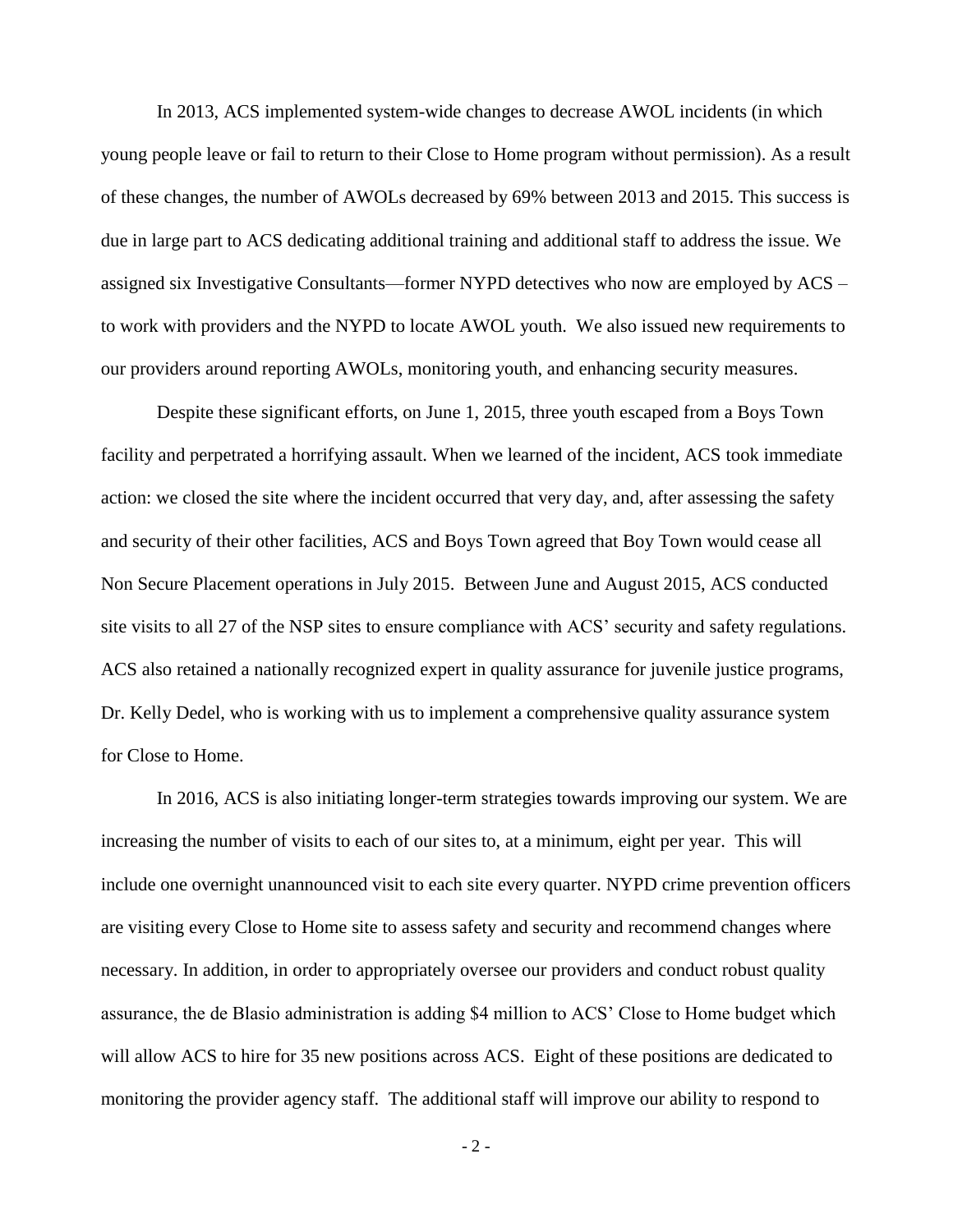critical incidents, continue the steep downward trend of AWOL incidents, and develop a data-driven approach to inspecting and evaluating program. We are also updating policies for our providers and enhancing requirements around security protocols within Close to Home residences.

This summer ACS will begin implementing Performance Based Standards (PbS), an established program that works with nearly 200 programs in over 30 states across the country to ensure strong practice in juvenile justice settings. We will also promulgate strengthened revised Quality Assurance Standards for our provider agencies.

# **Overview of DYFJ Residential Care**

The safety and security of the community and of our young people is of paramount importance to ACS. The Boys Town incident highlighted the need for vigilant monitoring of our provider agencies, but it also highlights the importance of targeted programming for our young people in care to keep them engaged, to address their trauma, and to prevent risky behaviors. This is why the work we do with young people in our residential facilities is ever so important and why I am grateful for the opportunity to talk to you today about the services and programs DYFJ and our partners provide in residential care.

ACS provides secure and non-secure detention (NSD) services for Juvenile Delinquents and Juvenile Offenders whose cases are pending in Family or Criminal Court. DYFJ directly operates two secure facilities (Horizon Juvenile Center in the Bronx and Crossroads Juvenile Center in Brooklyn). DYFJ also oversees 11 not-for-profit provider agency-operated NSD group homes across the City. Given the relatively short length of stay for most young people in detention, the mission for this population is to ensure on time court appearances and expose young people to positive programming and services to encourage them to get on the right path upon discharge from residential care.

- 3 -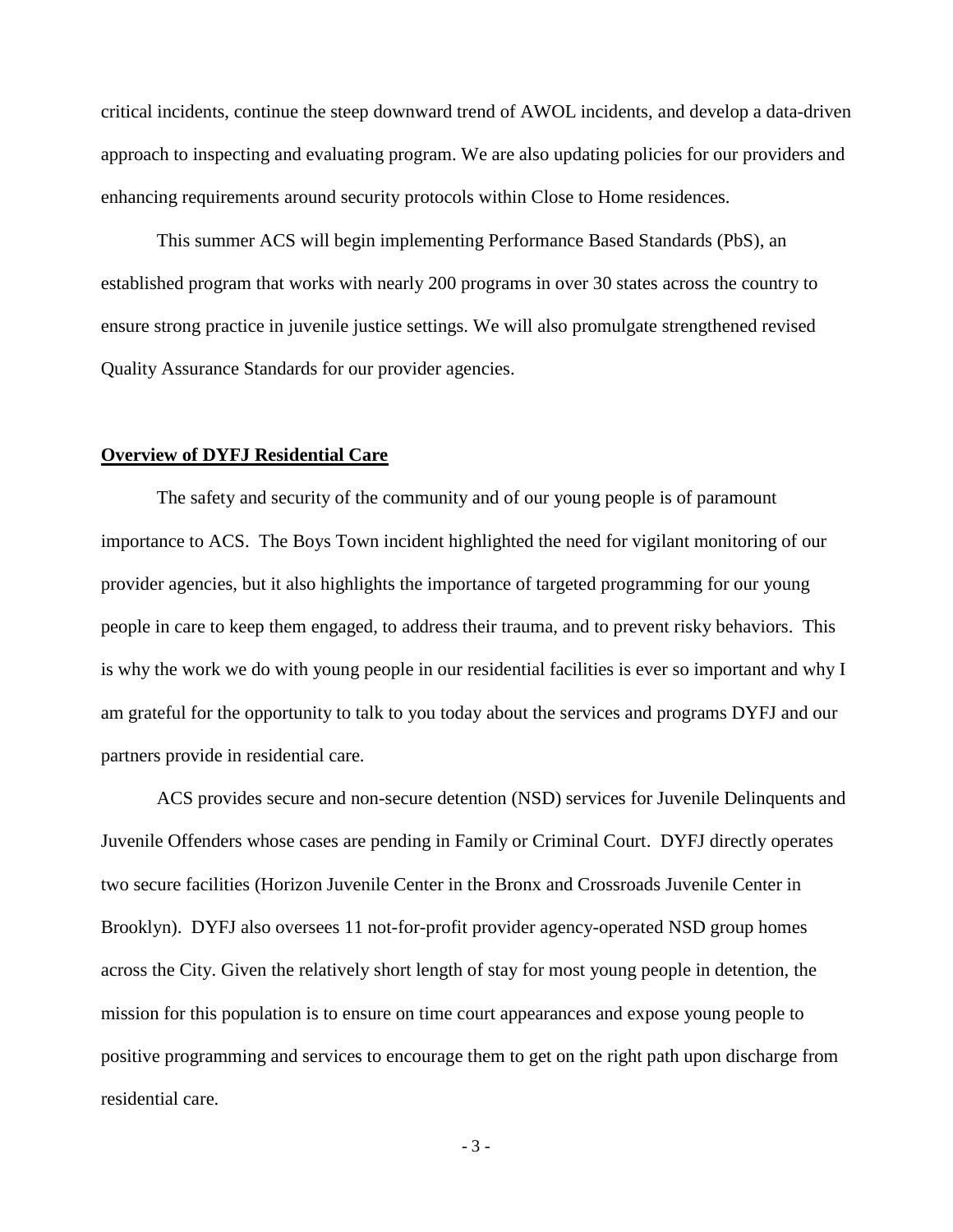As you know, New York City's placement system, Close to Home, allows New York City youth who are adjudicated Juvenile Delinquents by the Family Court to be placed in residential programs closer to their families and home communities. A judge may order a youth to be placed in a residential placement program if the judge finds that the youth committed an offense and is in need of rehabilitative services.

Under Close to Home, young people receive therapeutic services at small group homes in or near the five boroughs where they are close to resources that can support their treatment and transition back into their communities. Currently, ACS' non-profit partners operate 25 non-secure placement residences and five limited secure placement residences. In contrast to detention, Close to Home placements last a longer period of time, thus the facilities are able to provide a lengthier timeline of intensive and therapeutic programming to youth in placement, including aftercare services. As such, we actively connect placed youth to programming that can be continued in the community while they are on aftercare.

## **Programming in Detention**

Youth in our secure detention facilities receive education, health care, mental health services, dental care, recreational activities, and case management onsite. Within 72 hours of admission our young people receive a comprehensive medical evaluation, including a complete health exam and mental health assessment. To further support the mental health needs of youth in detention, ACS contracted with NYU /Bellevue Hospital to provide psychiatric and psychological services. Each secure detention site now has a full time psychiatrist and psychologist and youth are systematically screened for trauma exposure. Other services available to youth include assessment, evaluation and medication management.

- 4 -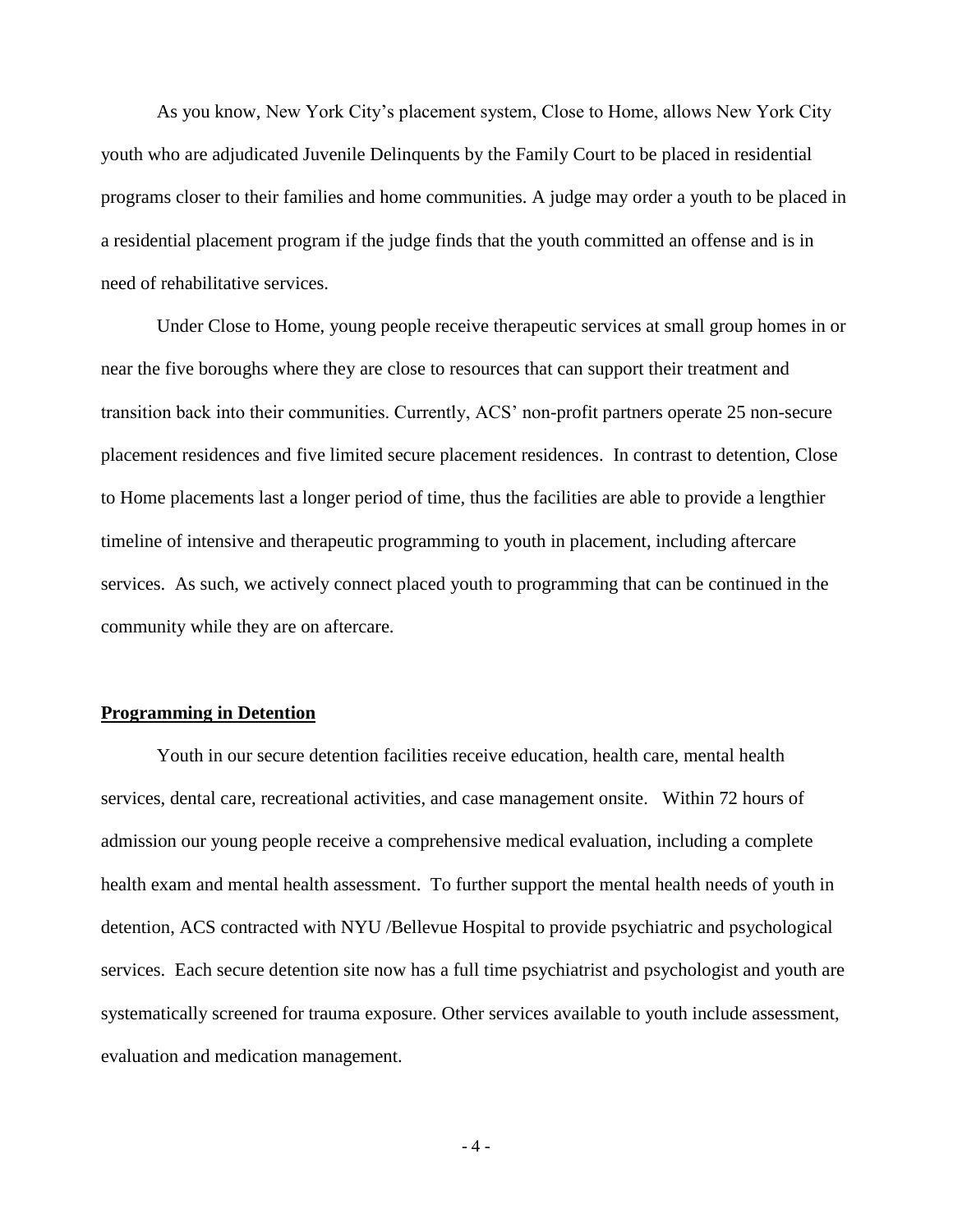Youth in secure detention attend the Passages Academy, a full time educational program that is operated by the NYC Department of Education (DOE) within both secure facilities. DOE schoolteachers execute a standard curriculum that includes English language arts, mathematics, science and social studies, and enables youth to earn credits toward graduation. Each class is currently comprised of approximately eight students who share similar levels of academic need. The school day consists of eight periods, including lunch, and each period lasts 44 minutes. In addition to providing tutoring sessions, DOE teachers work with middle and high school students to help them prepare for Regents and English Language Arts examinations.

DYFJ partners with not-for-profit provider agencies to operate non-secure detention residences throughout the City. Non-secure detention offers a less restrictive residential setting than secure detention, so young people are able to leave the residence under staff supervision to attend school, medical appointments, and certain recreational activities. Youth in non-secure detention also receive health, mental health, recreational and case management services similar to those offered in secure detention.

Non-secure detention residents travel to one of two stand-alone community schools that solely serve juvenile justice-involved youth. The DOE provides instruction for NSD youth at two Passages Academy sites: Belmont in Brooklyn and Bronx Hope in the Bronx. As with their peers in secure detention, youth in NSD receive full academic instruction and accumulate DOE credits towards graduation.

DYFJ and our partners provide a range of recreational programs and services to justiceinvolved youth in secure and non-secure detention facilities. Through positive activities and strong role models, we hope to develop the skills young people need to redirect their lives in a positive direction when they leave our care. Within our residences, we and our providers partner with groups such as Carnegie Hall, Voices Unbroken, Columbia University, NYU, Lineage Project, and the

- 5 -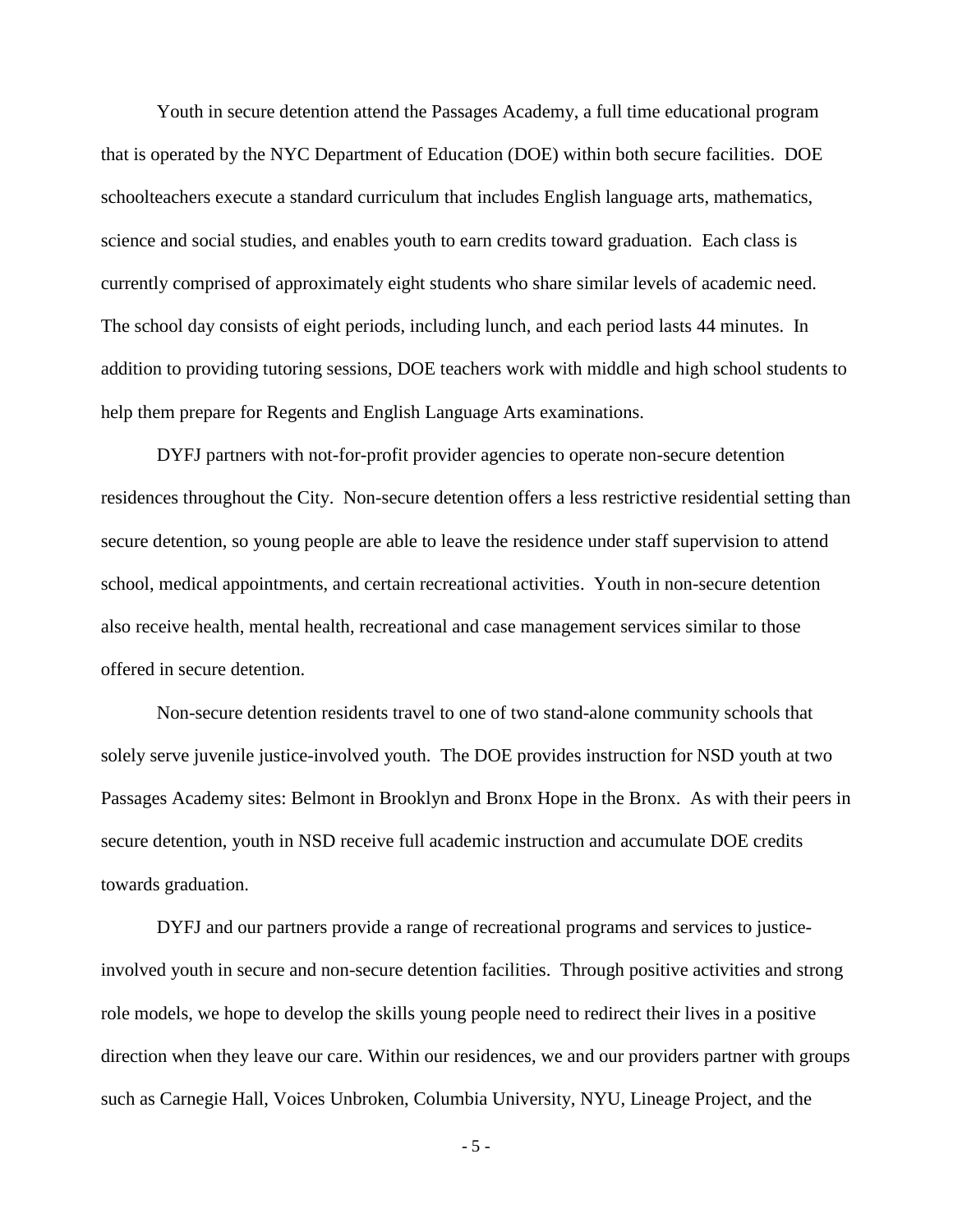Center for Community Alternatives. We also partner with faith-based institutions to provide spiritual services. We are constantly reviewing our programs, including our arts and enrichment programs and are always looking to expand our portfolio of programming and services.

#### **Close to Home**

Young people in Close to Home receive individualized clinical services that are shaped by evidence-based models, which integrate psycho-education, cognitive-behavioral curricula, peer mentoring, interpersonal processing, and life skills development.

ACS has partnered with eight non-profit agencies to deliver strengths-based placement program models in 25 non-secure placement residences located in and near New York City. All eight providers have experience in serving juvenile justice populations, and each program offers structured residential care for six to twelve youth in a small, supervised, and home-like environment. In contrast to traditionally larger juvenile detention halls and placement facilities, all NSP programs have been intentionally designed to ensure participation in program while preserving the safety and security of youth, staff, and the surrounding community. Young people in NSP, while under strict staff supervision, are able to leave the residence to attend school, medical appointments, and certain recreational activities.

Limited Secure Placement, which opened in December 2015, currently has programs operating at four sites: two in the Bronx, one in Dobbs Ferry and one in Queens. In contrast to NSP, all programming and services are provided to young people on site, including medical, dental, psychiatric, and education. LSP residences also feature additional security features, such as perimeter fencing, closed-circuit TV monitoring, and door locking mechanisms.

Young people in NSP and LSP receive individualized educational services that are accredited by the NYC DOE. This allows academic credits earned in placement to count towards a

- 6 -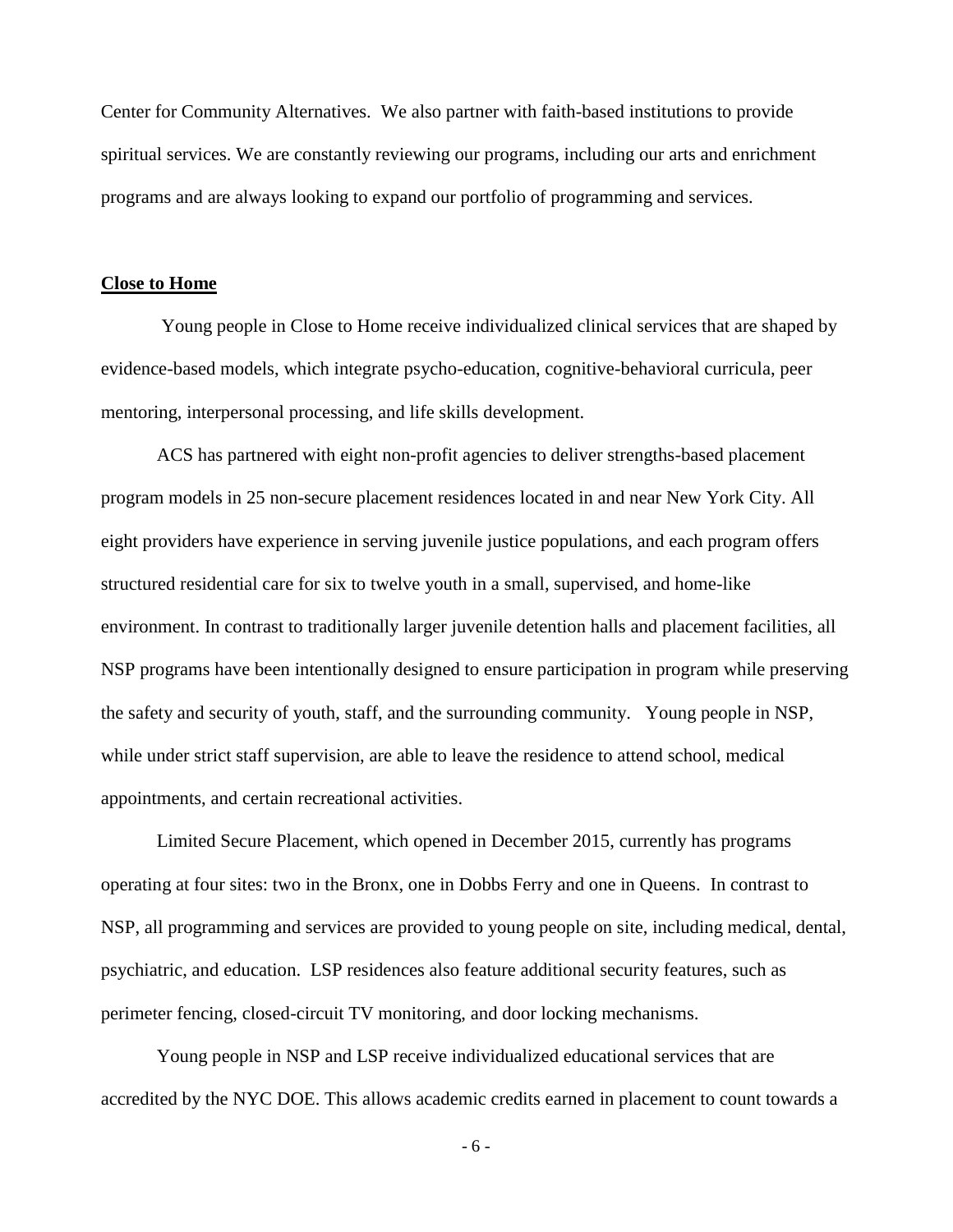high school diploma. After school tutoring is also available to young people in NSP through the DOE, and they participate in a wide range of after school recreational activities through the School's Out in New York City (SONYC) program, which is offered through partnership with the NYC Department of Youth & Community Development.

As a way to help engage the community and foster meaningful relationships with the surrounding neighborhood, our partner agencies also work with outside service providers and community partners to provide recreational services to young people in our placement residences. Some of the most popular programming options in Close to Home include art and music therapy programs. Individual sites have also engaged charitable foundations, professional sports teams, service learning opportunities, and mentoring organizations to supplement the recreational programs offered to young people in placement. NSP providers have partnered with organizations such as Sadie Nash Leadership Project, and Warriors Mentoring Program to provide services, and also utilize local parks for recreational activities.

## **Current Reporting**

ACS currently reports information regarding several aspects of our juvenile justice system, all of which is accessible via our agency's website. Information regarding children who receive ACS services at juvenile justice facilities is available, and ACS' monthly flash reports include statistics such as DYFJ's total monthly admissions to detention, monthly average daily population, and Close to Home intakes. Local Law 44 of 2013 requires ACS to post quarterly reports regarding incidents, annual reports regarding demographic data, as well as annual reports of child abuse allegations for detention and non-secure placement.

DYFJ's primary goals are to assure that our facilities are safe and secure, to provide youth in detention and placement with appropriate health and mental health services, and to provide services

- 7 -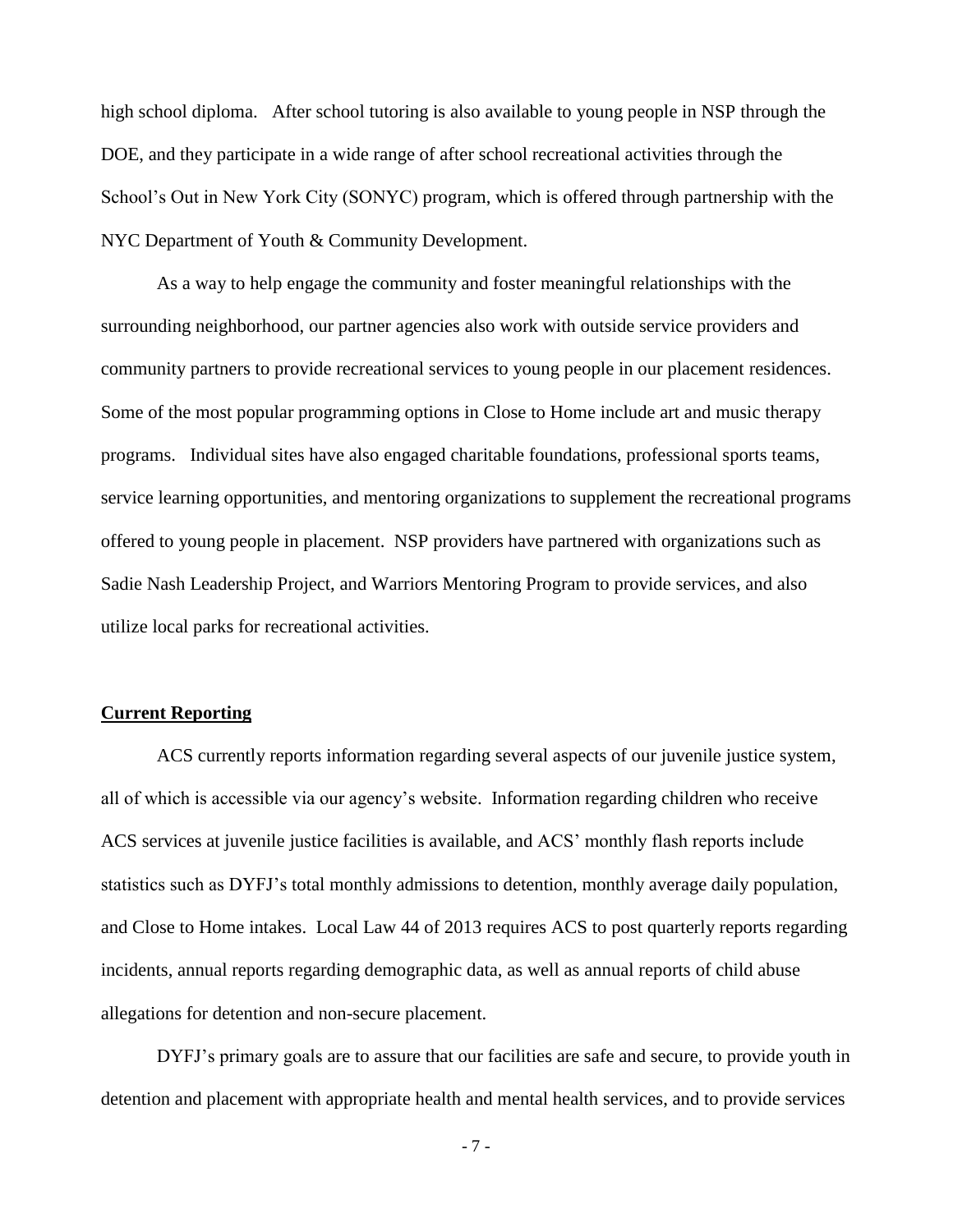to prevent youth from returning to the juvenile justice system. As reflected in the Preliminary Mayor's Management Report for Fiscal Year 2016, we are doing a better job at linking our young people to mental health services as we have seen an increase in referrals from 50% during the first four months of Fiscal 2015 to 54% during the first four months of the current Fiscal Year. The percentage of young people who received mental health services rose from 46% to 56% during that same time period.

New York State Social Services Law section 404 requires ACS to submit an annual Close to Home report to the Office of Children and Family Services, the Senate President and the Assembly Speaker. Our Annual Close to Home report contains outcomes data, as well as detailed information on aftercare services, educational advancement, and community engagement.

#### **Introduction 949**

ACS is committed to maintaining transparency in the work that we do, and we are happy to share information about the programs and services we provide throughout our juvenile justice continuum with the City Council. We support the City Council's interest in learning more about the programming our youth receive while in care and share the Council's dedication to enhancing and maintaining positive programmatic approaches for justice-involved youth. Together we can work to define the parameters of this bill so that ACS is better able to provide the information the Council needs in a way that will most effectively suit the purpose of this legislation.

To better understand the requirements of the bill, we would like to work with the Council to clarify the meaning of "services and programs." The term can refer to the array of well-being services that we are required to provide for young people in our care, such as medical care, mental health services, education and recreational activities. The term can include different types of intensive evidence-based therapeutic programming that help young people change their behavior

- 8 -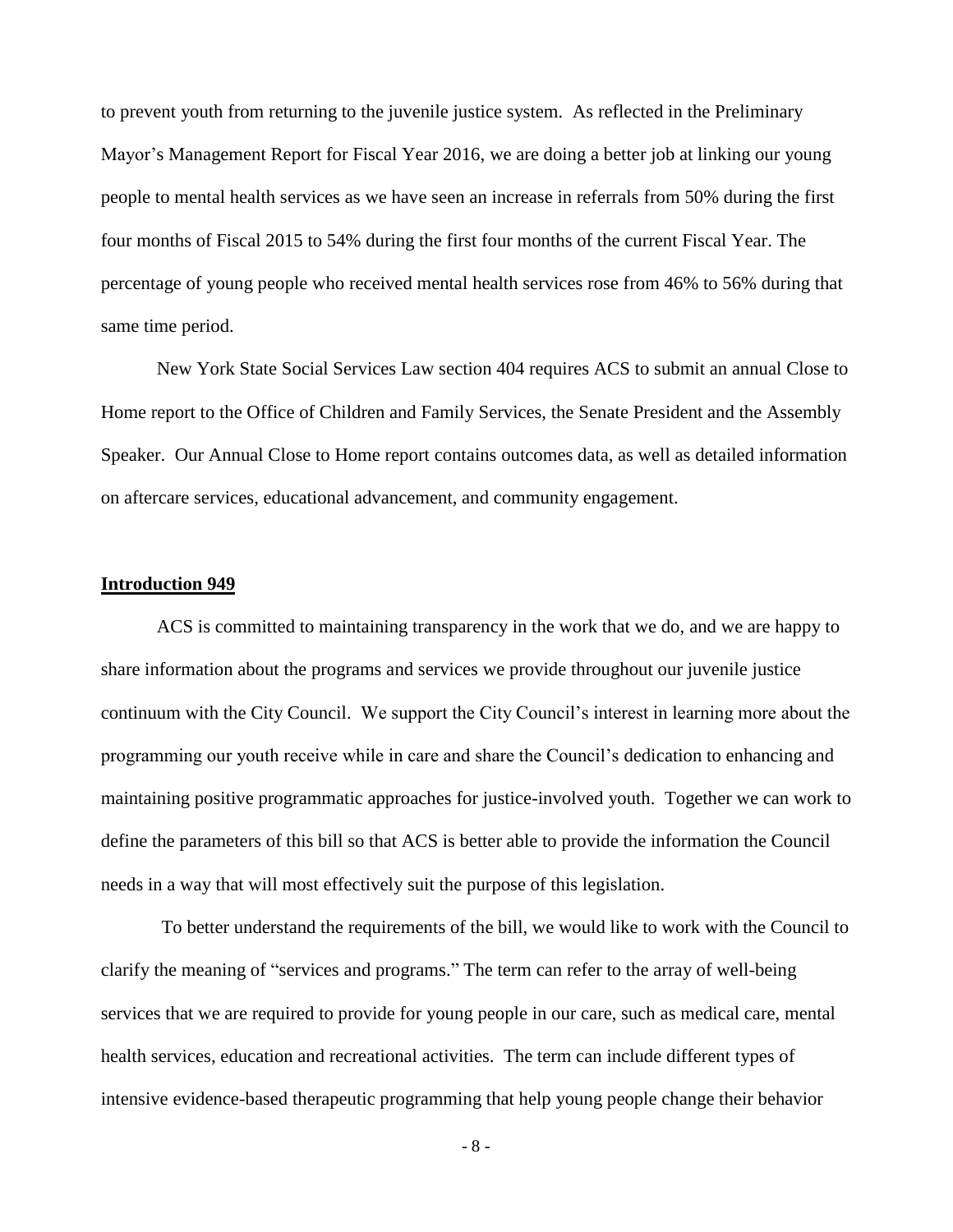and improve their outcomes, and it can also refer to the variety of "extracurricular" enrichment opportunities which we and our contract agencies partner with organizations in the community to provide for our young people. Without clarity and specificity in the definition of "services and programs" we are unable to determine whether ACS has the capacity to aggregate the required data, nor are we able to conceive of the form in which a report under this bill would take.

The daily schedule of services and programs throughout DYFJ's continuum of residential settings varies from residence to residence, and are offered to young people based on their individualized needs. Because of this variation (and depending on the definition of "service or program") it would be difficult to report the average number of hours per month that each "service or program" is provided, as well as the monthly percentage of young people who participate. Intro 949 would also require ACS to supply the daily schedule for each NSD residence, secure facility, NSP residence, and LSP residence- this would amount to the submission of 365 schedules multiplied by a total of 43 residences, for a total of 15,695 schedules per report.

We appreciate and applaud the interest this Committee has shown in the needs of justiceinvolved youth and always welcome opportunities to partner with the Council to address the interests of young people in residential care. We are concerned that Intro 949 does not capture this goal in its current form, however we wish to continue the cooperative relationship we have enjoyed with the Council and are glad to work with you to help achieve it.

### **Closing**

Thank you for the opportunity to discuss Intro 949 this afternoon. We also thank you for the opportunity to share with you the targeted actions ACS has taken to fortify safety and security in Close to Home so that we can prevent tragedies like the Boys Town incident from happening again. We have to get security right so we can continue to do the therapeutic work that we know benefits

- 9 -